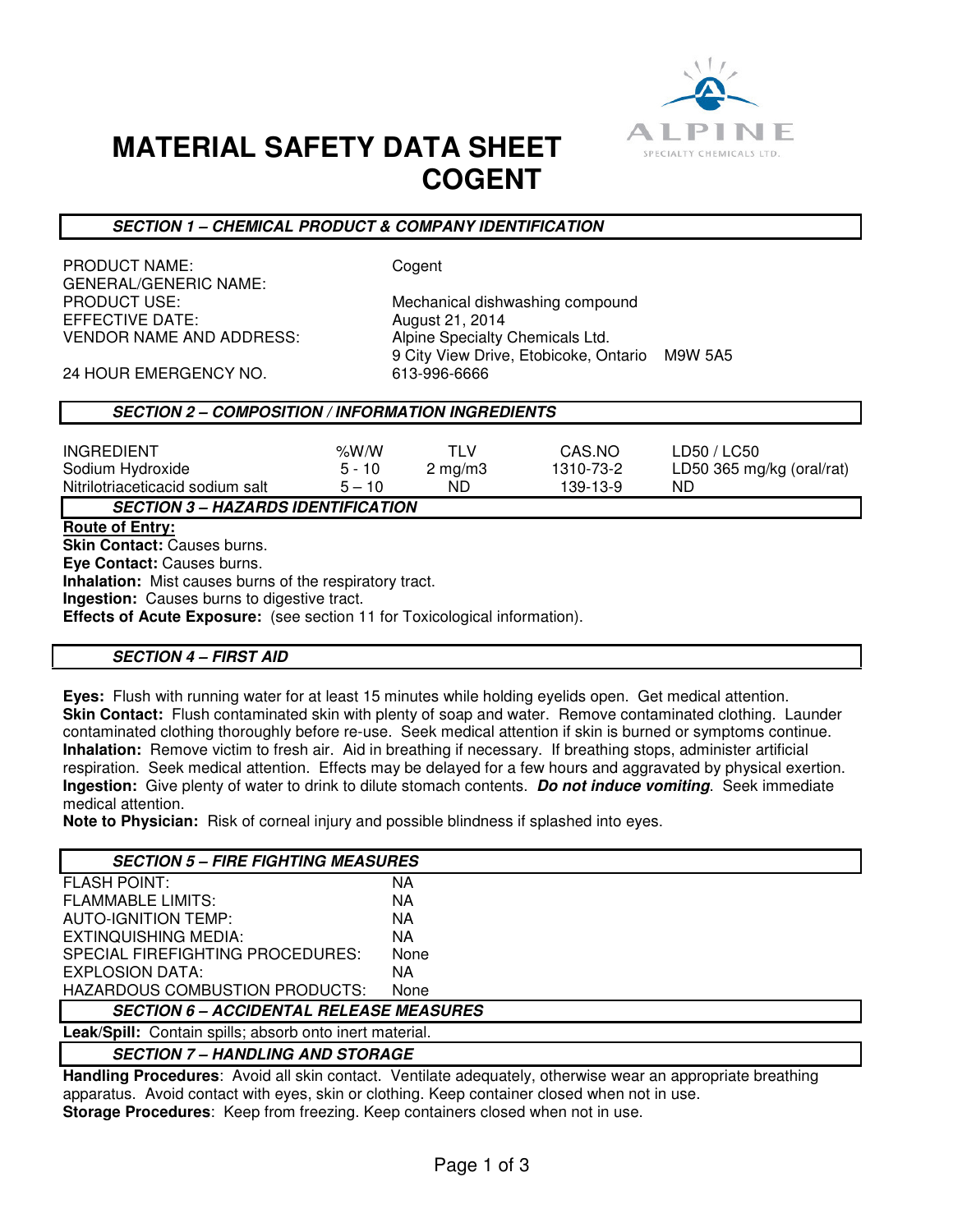# **MATERIAL SAFETY DATA SHEET COGENT**

## **SECTION 8 – EXPOSURE CONTROLS**

**PROTECTIVE EQUIPMENT TO BE USED:**  PROTECTIVE GLOVES: EYE PROTECTION: Safety Goggles OTHER PROTECTIVE MEASURES: Long sleeved shirt

RESPIRATORY PROTECTION: Not required under adequate ventilation.<br>VENTILATION: General ventilation adequate. General ventilation adequate.<br>Rubber

## **SECTION 9 – PHYSICAL PROPERTIES**

| PHYSICAL STATE:               | Liquid              |
|-------------------------------|---------------------|
| APPEARANCE AND ODOUR:         | Clear Red Liquid    |
| <b>ODOUR THRESHOLD:</b>       | ND.                 |
| <b>SPECIFIC GRAVITY:</b>      | 1.16                |
| <b>VAPOUR PRESSURE:</b>       | ND.                 |
| <b>VAPOUR DENSITY:</b>        | <b>ND</b>           |
| PH:                           | (1%) 13             |
| EVAPORATION RATE:             | ND                  |
| <b>INITIAL BOILING POINT:</b> | 100°C approximately |
| <b>WATER SOLUBILITY:</b>      | Complete            |
| <b>FREEZING POINT:</b>        | ∩∘C                 |

| <b>SECTION 10 - STABILITY AND REACTIVITY</b> |                                                                                                                 |
|----------------------------------------------|-----------------------------------------------------------------------------------------------------------------|
| STABILITY:                                   | Stable                                                                                                          |
| INCOMPATIBILITY:                             | Strong acids and soft metals.                                                                                   |
| HAZARDOUS DECOMPOSITION PRODUCTS:            | ND.                                                                                                             |
| HAZARDOUS POLYMERIZATION:                    | Will not occur                                                                                                  |
| CONDITIONS TO AVOID:                         | Contact with strong acids will generate heat. Contact with<br>soft metals will generate flammable hydrogen gas. |

| <b>SECTION 11 - TOXICOLOGICAL INFORMATION</b> |                                                                |  |  |  |
|-----------------------------------------------|----------------------------------------------------------------|--|--|--|
| THRESHOLD LIMIT VALUE:                        | ND.                                                            |  |  |  |
| EFFECTS OF ACCUTE EXPOSURE:                   |                                                                |  |  |  |
| <b>SKIN CONTACT:</b>                          | Corrosive. Causes irritation.                                  |  |  |  |
| EYE CONTACT:                                  | Corrosive. Causes permanent damage if not treated properly.    |  |  |  |
| INHALATION:                                   | Corrosive. Breathing mist or spray may cause irritation of the |  |  |  |
|                                               | respiratory tract.                                             |  |  |  |
| INGESTION:                                    | Corrosive. Causes irritation to digestive tract.               |  |  |  |
| EFFECT OF CHRONIC EXPOSURE:                   |                                                                |  |  |  |
| <b>IRRITANCY OF PRODUCT:</b>                  | Moderate                                                       |  |  |  |
| CARCINOGENICITY:                              | ND.                                                            |  |  |  |
| SENSITIZATION TO MATERIAL:                    | ND.                                                            |  |  |  |
| REPRODUCTION TOXICITY:                        | <b>ND</b>                                                      |  |  |  |
| TERATOGENTICITY:                              | <b>ND</b>                                                      |  |  |  |
| MUTAGENICITY:                                 | <b>ND</b>                                                      |  |  |  |
| <b>SECTION 12 - ECOLOGICAL CONSIDERATION</b>  |                                                                |  |  |  |
| No permanent effects on ecosystems.           |                                                                |  |  |  |

**SECTION 13 – DISPOSAL CONSIDERATIONS**